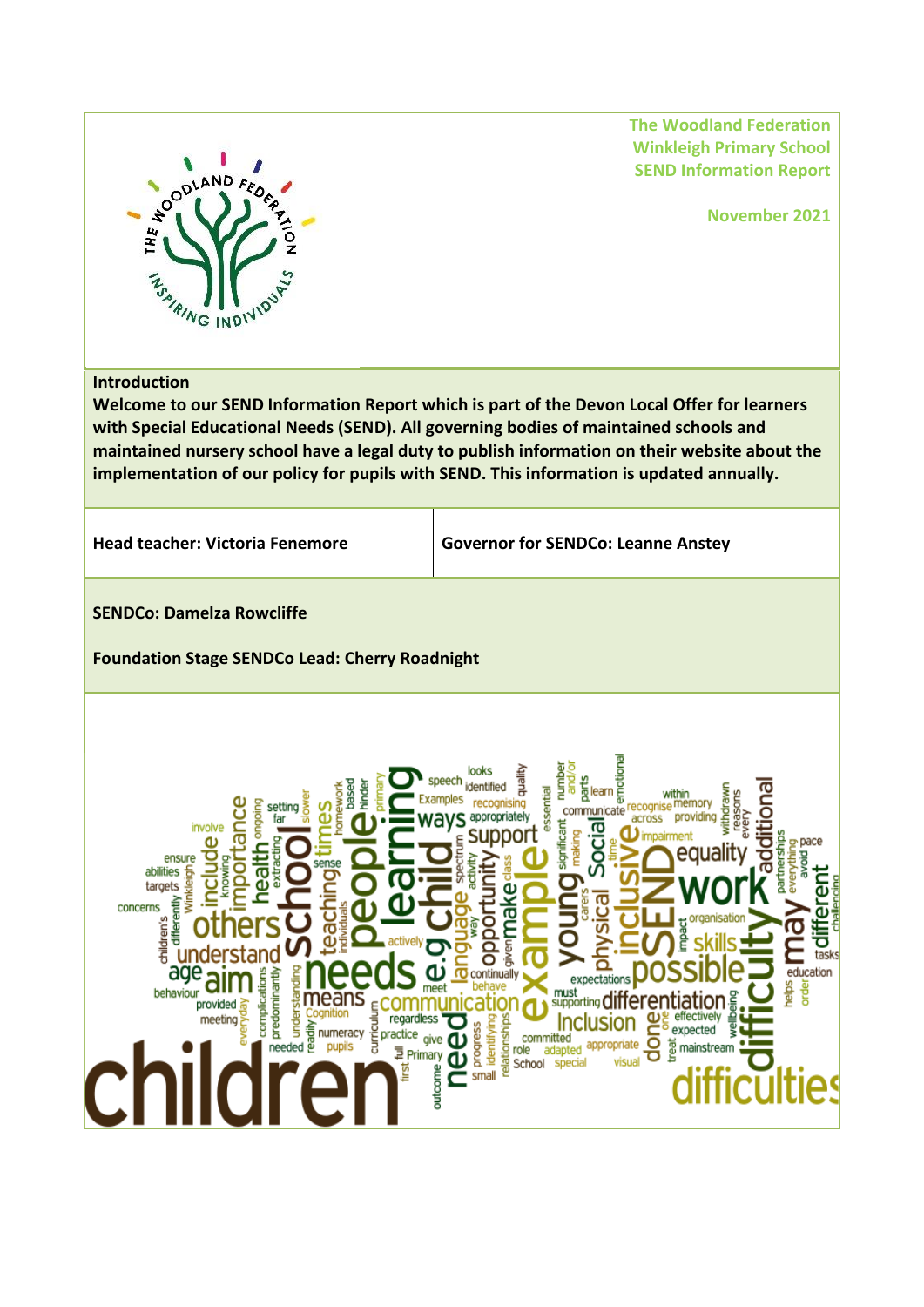## **What kind of provision is made for pupils with special educational needs?**

**Winkleigh Primary School is a mainstream primary school. We aim to work in an inclusive way, recognising that this means we need to treat some children differently in order to ensure equality of opportunity. We recognise the importance of identifying and providing for children with SEND and understand that partnerships with parents and carers play an essential role in supporting a child's education. We aim to meet the needs of all children across the full spectrum of special needs. This is predominantly done through quality first teaching. We value the importance of the child within this process and aim to involve them as actively as possible e.g. knowing and setting their own targets. This will be done in different ways based on the age of the child. We are committed to meeting the needs of all children, regardless of additional need.**

**Inclusion is at the heart of everything that we do. Inclusion concerns every child in the school and is about equality of opportunity. As a school we continually strive to be as inclusive as possible in our everyday practice, which helps SEND children and all others to work towards their potential. Examples of inclusive teaching would include differentiation of work (e.g. through outcome, task, support provided) and where appropriate expectations of behaviour. This will include differentiation of homework e.g. by time given for the activity or adapted tasks for different abilities. Where possible the school looks to avoid extracting pupils with SEND from class. However, at times work with small groups or individuals may be needed to give children the skills to be included more readily at other times.**

**There are a number of reasons why a child may be identified as having SEND:**

- **They are having significant difficulty with their learning and making far less progress than would be expected**
- **Cognition and learning difficulties – for example, where children and young people learn at a slower pace than others their age, have difficulty in understanding parts of the curriculum, have difficulties with organisation and memory skills, or have a specific difficulty affecting one particular part of their learning performance such as in literacy or numeracy**
- **Social, emotional and mental health difficulties – for example, where children and young people have difficulty in managing their relationships with other people, are withdrawn, or if they behave in ways that may hinder their and other children's learning, or that have an impact on their health and wellbeing**
- **Social communication and interaction difficulties– for example, where children and young people have speech, language and communication complications which make it challenging for them to make sense of language or to understand how to communicate effectively and appropriately with others**
- **They have sensory and/or physical needs, for example visual impairment, or a physical need that means they must have additional ongoing support and equipment**

**Some children and young people may have SEND that covers more than one of these areas.**

**In 2021 our SEND profile shows that we have about 18% of children identified as having SEND. (31/173) This number changes when issues arise. Out of this group three have Education, Health and Care Plans (EHCP) in place with additional funding and one receives additional funding to support with medical needs.**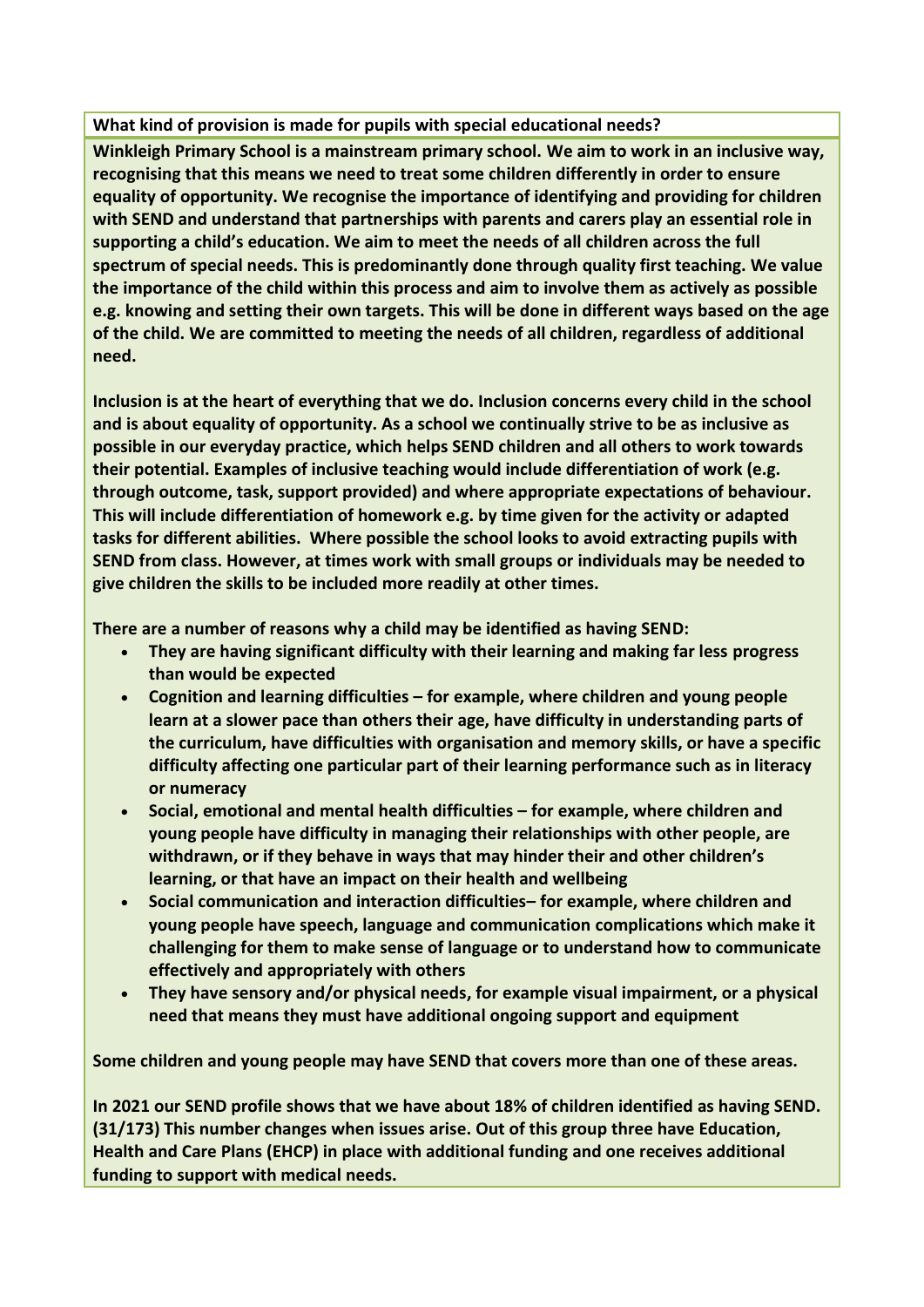**Winkleigh Primary School will make its best endeavours to ensure that the necessary provision is made to meet the SEND needs of individual children. We do this by:**

- **Monitoring the progress of all pupils; some children and young people with SEND can be identified at birth. Other difficulties only become evident as children grow and develop.**
- **Listening to the pupil**
- **Listening to parent/carers; through both formal and informal arrangements**
- **Distinguishing between pupils who may need some support within the classroom and within the differentiated curriculum, and pupils with Special Educational Needs.**
- **Identifying barriers to learning using our knowledge and understanding of the four primary areas of need.**
- **In consultation with parents, decide whether SEND support is required and carry out further assessment to identify barriers to learning and the nature of their child's difficulties.**

**The SENDCo co-ordinates SEND provision across the school in line with this policy. They are unlikely to do much direct SEND work with children other than through their normal teaching commitment. They are responsible for overseeing the records of children with SEND in the school, liaise with parents/carers of children with SEND, liaising with external agencies and providing support and guidance to other members of staff when necessary. The SENDCo is involved with managing and supporting LSA's work with children.** 

**The schools governing body has a nominated governor for SEND who regularly links with the SENDCo to be aware of relevant issues and offer support.**

**What are the school's policies for the identification and assessment of pupils with special educational needs? How does the school know if children need extra help and what should I do if I think my child may have special educational needs?**

**The school tracks the progress of children to ensure that teaching is effective for each individual. Teacher observation, speech link, Nessy diagnostic, parental observation, lesson observations, assessment in line with Babcock and DCC suggestion and any specific in class assessment will be used to trigger raising a concern. Class teachers monitor the progress of their children closely and will raise concerns when appropriate. Parents and carers are also able to inform school if they have any particular concerns about their child's development. Teachers will use a range of general strategies before raising a concern, which are shown clearly in the universal provision section of our provision maps and through IEPs that feed into the child's Graduated Response. If the child is not responding as expected or is having difficulties with their learning or behaviour then the teacher will raise a concern with SLT (the Executive head, the head of teaching and learning, or SENDCO). Parents, carers, the school SENDCO or an outside agency may also raise a concern. If relevant, all parties involved discuss possible interventions and timescales. (This could be an IEP- Graduated response, an OT / S+L or Ed Psych or doctor's report for example)**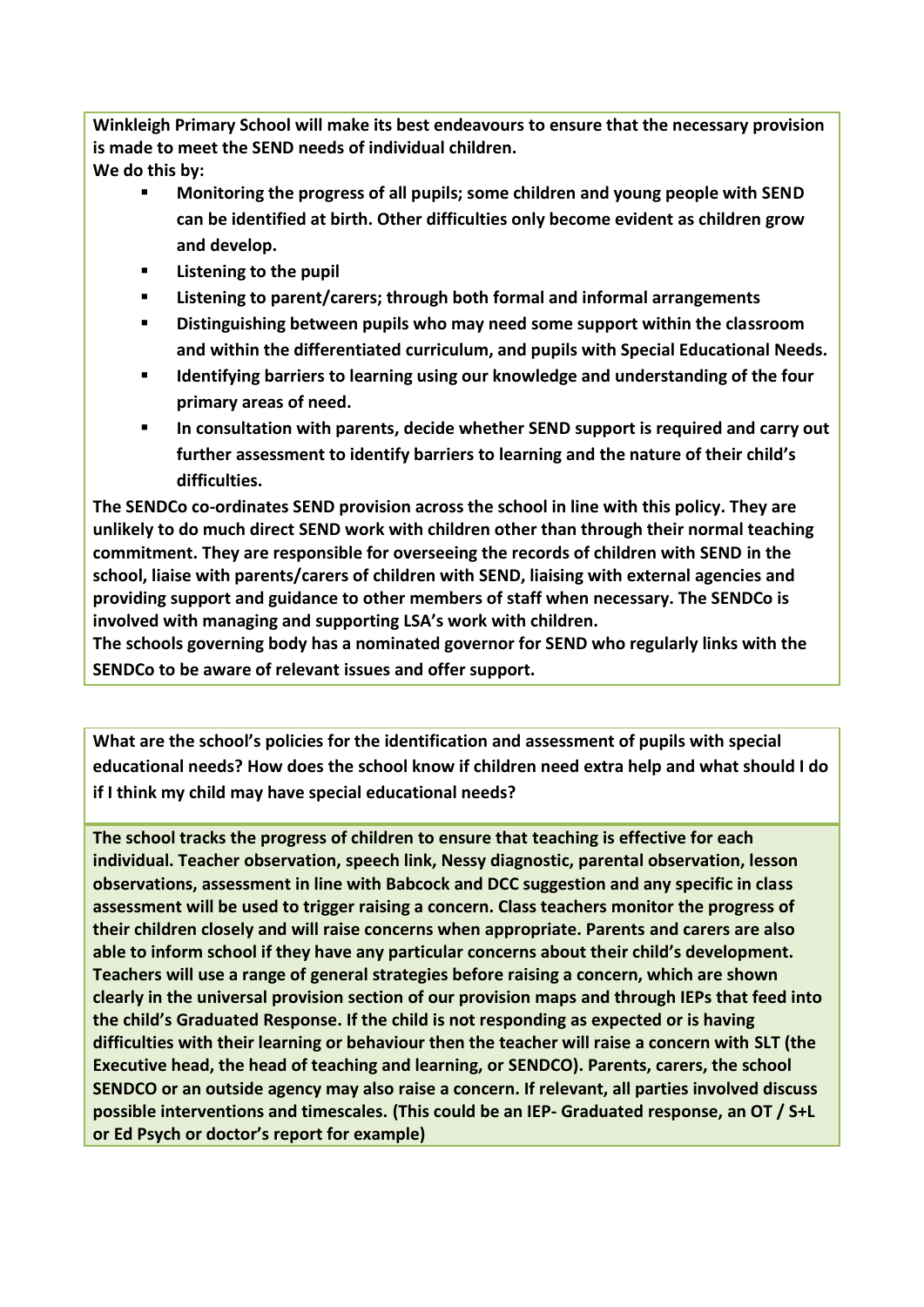**Children will access additional levels of support based on their need. The goal is always to return children to only requiring quality first teaching. Regular assessment and discussion with parents and carers will engage active involvement. When appropriate, we seek advice from advisory services and outside agencies including the Educational Psychology Service, CAMHS, Speech and Language Service, School Nurse or health visitor, Bladder and Bowel Specialists and Babcock LDP SEN support services etc. in order to gain a better understanding of a pupil's needs.**

**Teachers, SLT including SENDCO are responsible for identifying the nature of each pupil's SEND needs; sometimes a child or young person can have needs in more than one area which requires an individualised approach.**

**The SENDCO as part of the Senior Leadership Team (SLT) will regularly review the SEND register and other processes used for identifying and making needs known. The Devon Graduated Response Toolkits for KS 1 and KS2 can be used to support and gather evidence of intervention used to support children. This will feed into a statutory assessment if needed. We will:**

- **Inform parents/carers when we are making special educational provision for their child and have processes in place for parents/carers to provide feedback on provision.**
- **Inform pupils when we are making special educational provision for them and have processes in place for the pupils to provide feedback.**

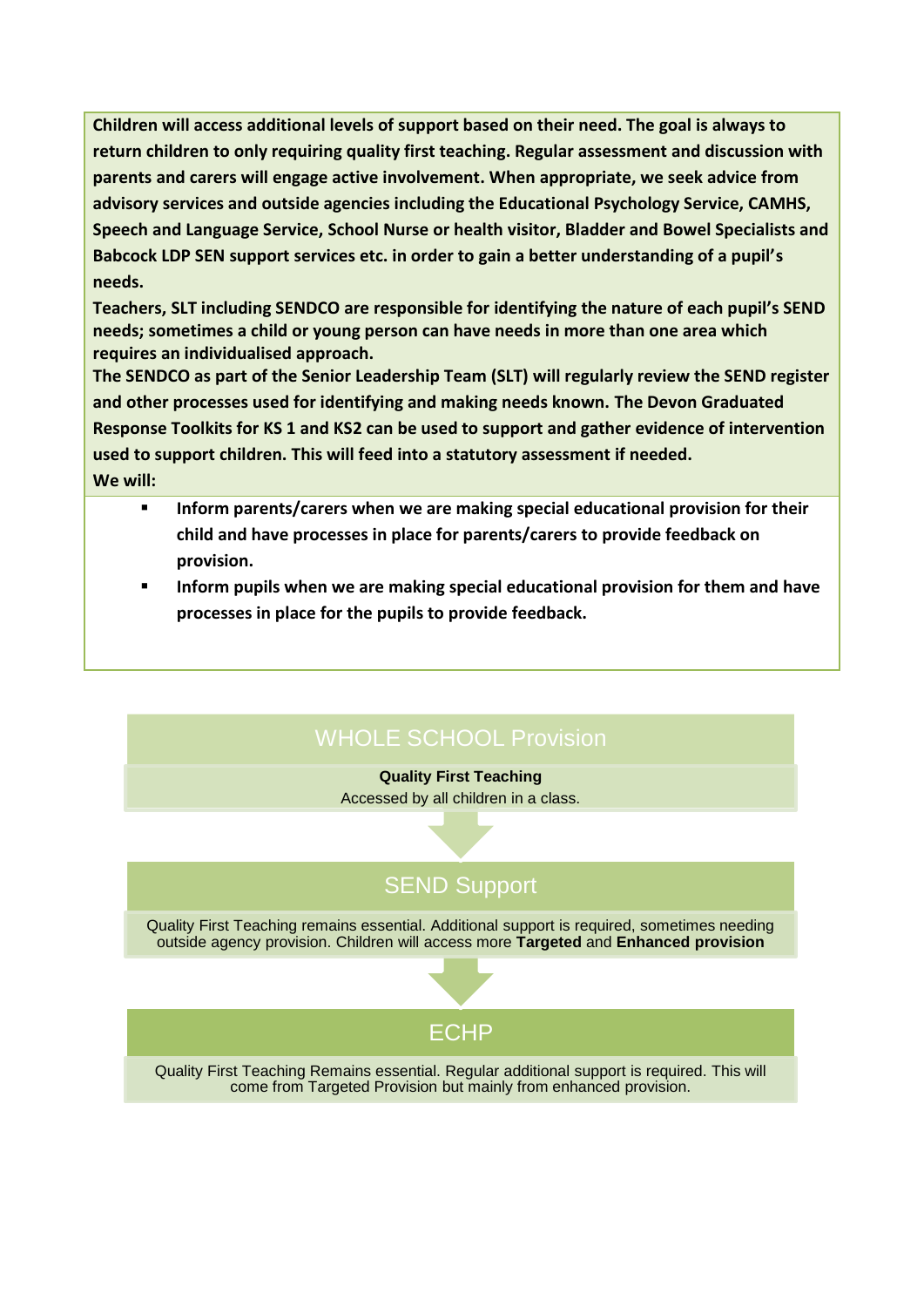**What are the school's policies for making provision for pupils with special educational needs whether or not pupils have EHC Plans, including— how the school evaluates the effectiveness of its provision for such pupils?**

**At Winkleigh assessments are used at key points, alongside observations in class and around the school, to identify additional need. A class provision map is written which highlights universal provision- quality first teaching, Enhanced provision- which is extra group support in addition to quality first teaching and SEND provision- which is mainly for children with an EHCP or individual children with specific needs, where additional classroom support is deemed necessary to support children without EHCPs. Teachers indicate on provision maps which children need extra support. Through observations and marking the teacher can then write an Individual Education Plan (IEP). This plan indicates S.M.A.R.T (small, measurable, attainable, realistic targets) based on the content of the support, current levels of attainment, timescale of support, predicted out come and actual outcomes. The IEP and interventions then are monitored by the SENDCO and can observe specific children as required. The progress is measured and areas of further development are identified by the SLT or class teacher. This progress will be monitored by the SENDCO to ensure that IEPs are effective and that the targets are S.M.A.R.T. This is then recorded on the child's Graduated Response.**

**On a half termly basis school will look at the progress being made by individuals and groups of children. After discussions with the teacher, when relevant, and where progress is not being made, additional assessments from outside agencies would be accessed or alternative provision made. The completion of the Devon SEND audit, alongside our own analysis will trigger areas for further development/support. Our School Improvement Plan will be reviewed regularly in order to highlight areas of focus.** 

**Every year an annual report will be written to the school governors informing them about the performance of all children, including those with SEND.** 

**What is the school's arrangement for assessing and reviewing the progress of pupils with special educational needs?**

**Teachers assess all the children using the assessments for Maths, reading and writing from Babcock. These are grouped into y1, y2, y3 and y4, y5 and y6. The year 5 and 6 year groups use the STA standards. The children will be assessed against these objectives using the criteria of emerging, towards independence, working at age related and above age related. NFER reading, grammar and maths tests are given to all year groups once a term. (except where there are none available)**

**Teachers meet with all parents on a termly basis, where there is an opportunity to review academic progress and also to talk through IEPs, and the progress that has been achieved against the set targets. Children with IEPs will have half termly called to parents from the teacher stating how successful the child was achieving their targets and explaining the new**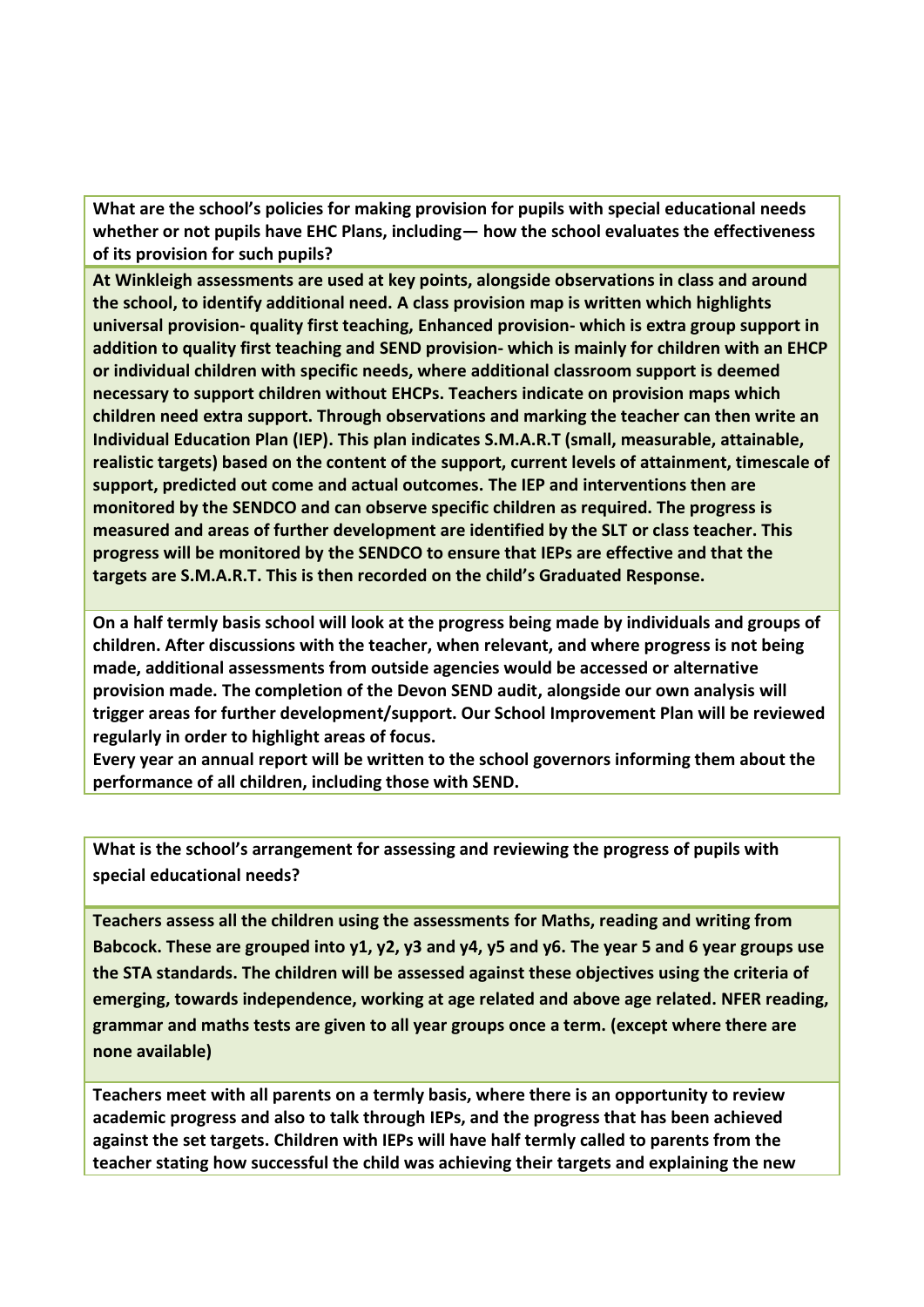**targets. Home school contact books are used in cases where daily contact is required and meetings with parents can happen daily.**

**TAs working with children on specific programmes will be keeping observation records commenting on the progress of a child against a specific target. These will feed in to the assessments mentioned earlier.**

**The SENDCo and SLT at Winkleigh will review the progress of SEND children on a half termly basis and will review provision that is currently in place for the child and make adaptations as necessary.** 

**What is the school's approach to teaching pupils with special educational needs?** *How will the school staff support my child? How will the curriculum be matched to my child's/young person's needs?*

**Winkleigh will ensure all pupils access high quality teaching which takes account of pupils' differing needs. Lessons will be differentiated to match the pupils' level of learning as part of our school's quality first teaching.**

**Where relevant additional support will be provided which takes accounts of a child's needs. Most support is to be classroom based. When required and where beneficial to the child, interventions, like THRIVE, will take place outside of the classroom. We have considerable experience of tailoring a curriculum to a child's individual needs. Where required school will make appropriate use of the resources in our delegated budgets to support children with additional needs. Where and when needed, we will seek further advice from advisory services and outside agencies regarding strategies for developing practice in order to remove barriers to learning.** 

**Our staff provide support for children in key areas of need. If required, staff receive specialist training in order to deliver appropriate, tailored programmes of support.** 

**How does the school adapt the curriculum and learning environment for pupils with special educational needs?**

**Winkleigh will look to adapt the curriculum and learning environment for pupils with SEND in all situations. Planning for activities, both inside and outside of the classroom, takes account of the needs of all children and seeks opportunities to get the maximum benefit out of a learning experience. A range of teaching approaches, and where relevant specialist technology will be employed in order to support a child in accessing the learning effectively. Wherever possible, learning will take place in the classroom, however where appropriate alternative provision may be made to meet the specific needs of the child. Winkleigh will make appropriate use of the resources in our budget to support children with additional needs. It should be noted that addition funding will be sought if the need is there**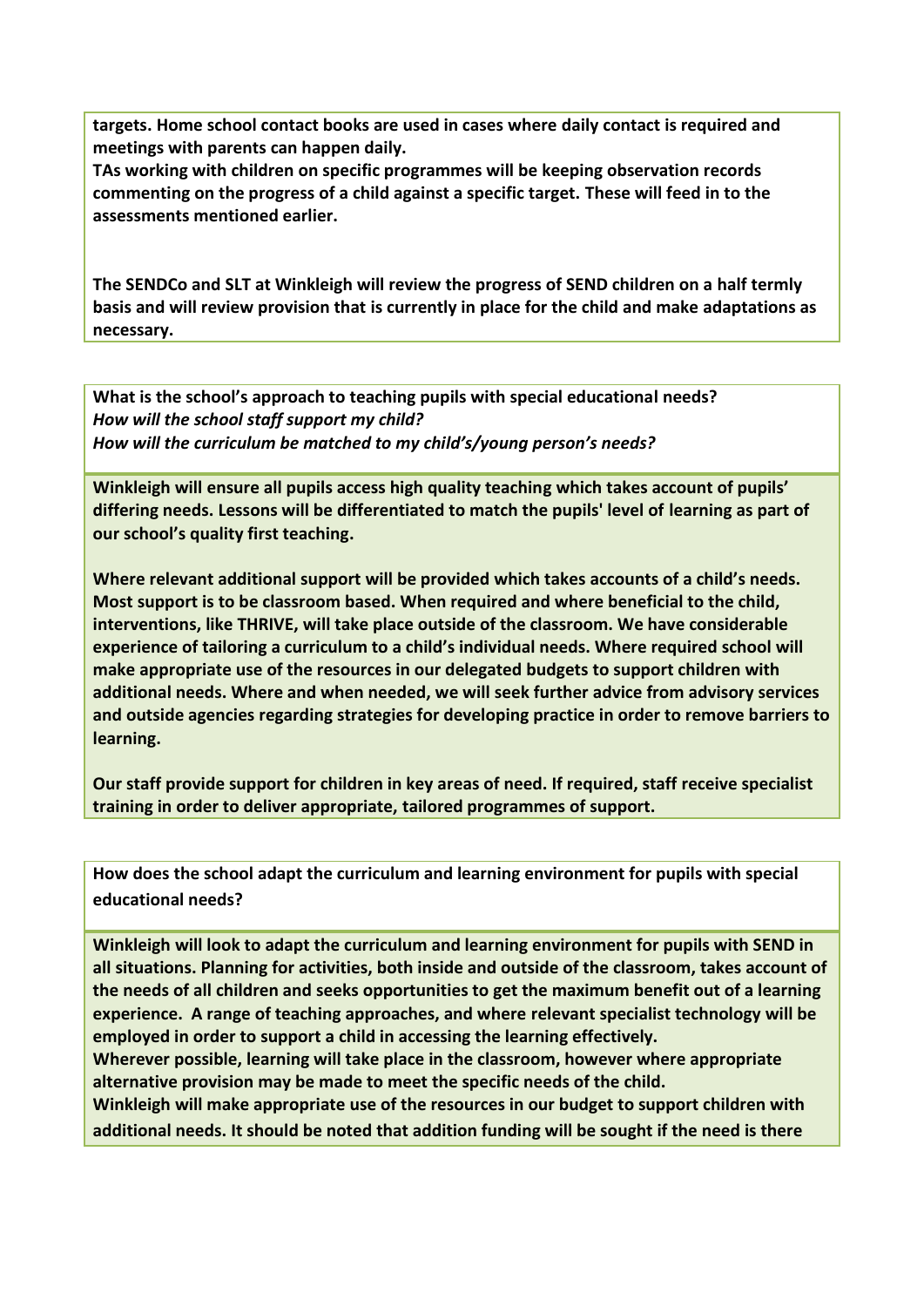**but this can take time to fulfil the criteria and not all SEND children will be eligible for extra funding.**

**What additional support for learning is available to pupils with special educational needs? How is the decision made about the type and how much support my child will receive?**

**The duration and frequency of any IEP will be decided on an individual's needs. Most IEPs will be written and reviewed half termly and support is provided through quality first teaching, targeted provision and enhanced provision.** 

**At Winkleigh we use the four stages for SEND support which are are**

- **Assess**
- **Plan**
- **Do**
- **Review.**

**Assess: The child's difficulties must be assessed so that the right support can be provided. This should include, for example, asking parent what they think, talking to professionals who work with the child (such as their teacher), and looking at records and other information. This needs to be reviewed regularly so that the support provided continues to meet the child's needs. That might mean getting advice and further assessment from someone like an educational psychologist, a specialist teacher or a health professional.**

**Plan: Winkleigh School needs to agree, with parental involvement, if appropriate, the outcomes that the SEND support is intended to achieve. All those involved will need to have a say in deciding what kind of support will be provided, and decide a date by which they will review this so that they can check to see how well the support is working and whether the outcomes have been or are being achieved.**

**Do: Winkleigh School will put the planned support into place. The teacher remains responsible for working with the child on a daily basis, but the SENCO and any TAs or specialist teaching staff involved in providing support should work closely to track the child's progress and check that the support is being effective.**

**Review: The support the child receives should be reviewed at the time agreed in the plan. It can then decide if the support is having a positive impact, whether the outcomes have been, or are being, achieved and if or how any changes should be made.**

**A provision map records the different teaching strategies that are available to children at Winkleigh. Quality first teaching is provision which is in place for all children. This happens at a whole class level and is particularly useful at supporting children with additional need. Targeted Provision (enhanced) is a small group intervention – this mainly happens inside the classroom and can be one to one intervention for children who require the additional support.** 

**We look to avoid over-dependency on a single adult by our children with SEND. We have a team of TAs with special interest in the area of;** 

- **Social, Emotional and Mental Health Need**
- **•** Speech Language and Communication
- **Learning Needs**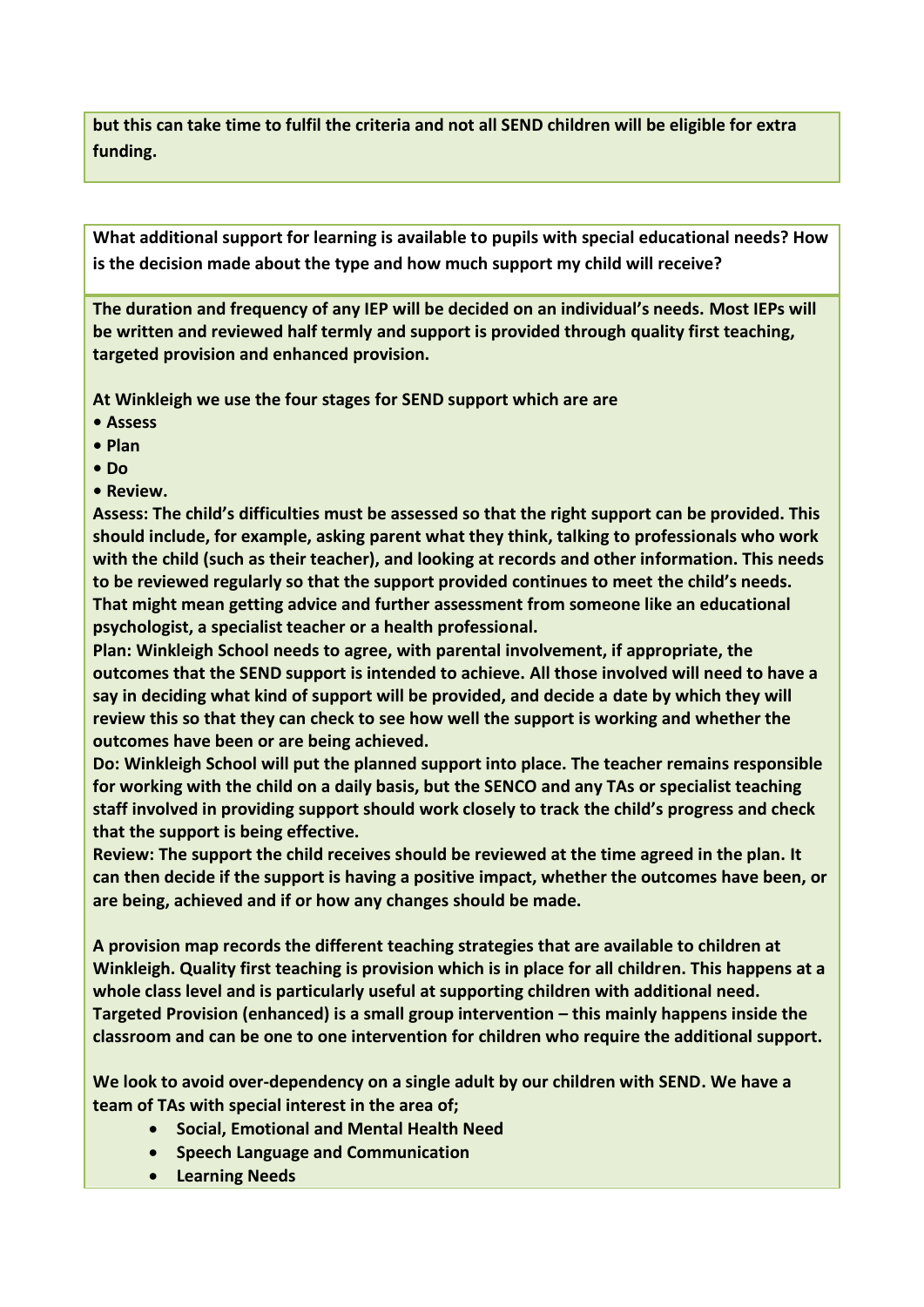## **Physical Difficulties**

**We will assess a child's need in conjunction with multi-agency input and will then decide, possibly in collaboration with parents, how best to meet their needs. Where relevant we will establish an individualised support programme for more complex pupils, in conjunction with relevant recommendations.** 

**How does the school enable pupils with special educational needs to engage in the activities of the school (including physical activities) together with children who do not have special educational needs?**

*How will my child be included in activities outside the school classroom including school trips?*

**Every child has the opportunity to access all educational opportunities outside the school including sporting events and trips. Provision is differentiated within the planning and through questioning and carried out during all trips including residentials. Children's needs and concerns will be discussed with parents as necessary and are considered on a trip SOP (standard operating procedure).**

**We will:**

- **Carry out our duties under the Equality Act 2010**
- **Promote positive outcomes in the wider areas of personal and social development and ensure that the approaches used are based on the best possible evidence and are having the required impact**
- **Promote the health and wellbeing of each child by supporting them to access extracurricular activities- Please contact us if your child has any specific requirements for extra-curricular activities**
- **Monitor SEND pupils engagement with extra-curricular activities**
- **Review Equality Information and Objectives (accessibility plans) regularly**
- **Ensure that children and young people with SEND engage in the activities of the school alongside pupils who do not have SEND**
- **We believe all learners are entitled to the same access toextra-curricular activities, and we are committed to making reasonable adjustments to ensure participation for all.**

**What support is available for improving the emotional, mental and social development of pupils with special educational needs?**

**What support will there be for my child's overall well-being?**

**At Winkleigh we appreciate the importance of supporting the emotional, mental and social development of our pupils. Through our whole school SEAL work, supported by THRIVE, we aim to support the children's needs.** 

**Children with EHCP's views are invaluable as part of the Annual Review process. Children's views will be shared as part of this process. When relevant, children will be present for Annual Review meetings.** 

**Individual Behaviour Plans are used to help ensure that a consistent approach is given to children throughout all elements of our school day. Summaries are produced to ensure that**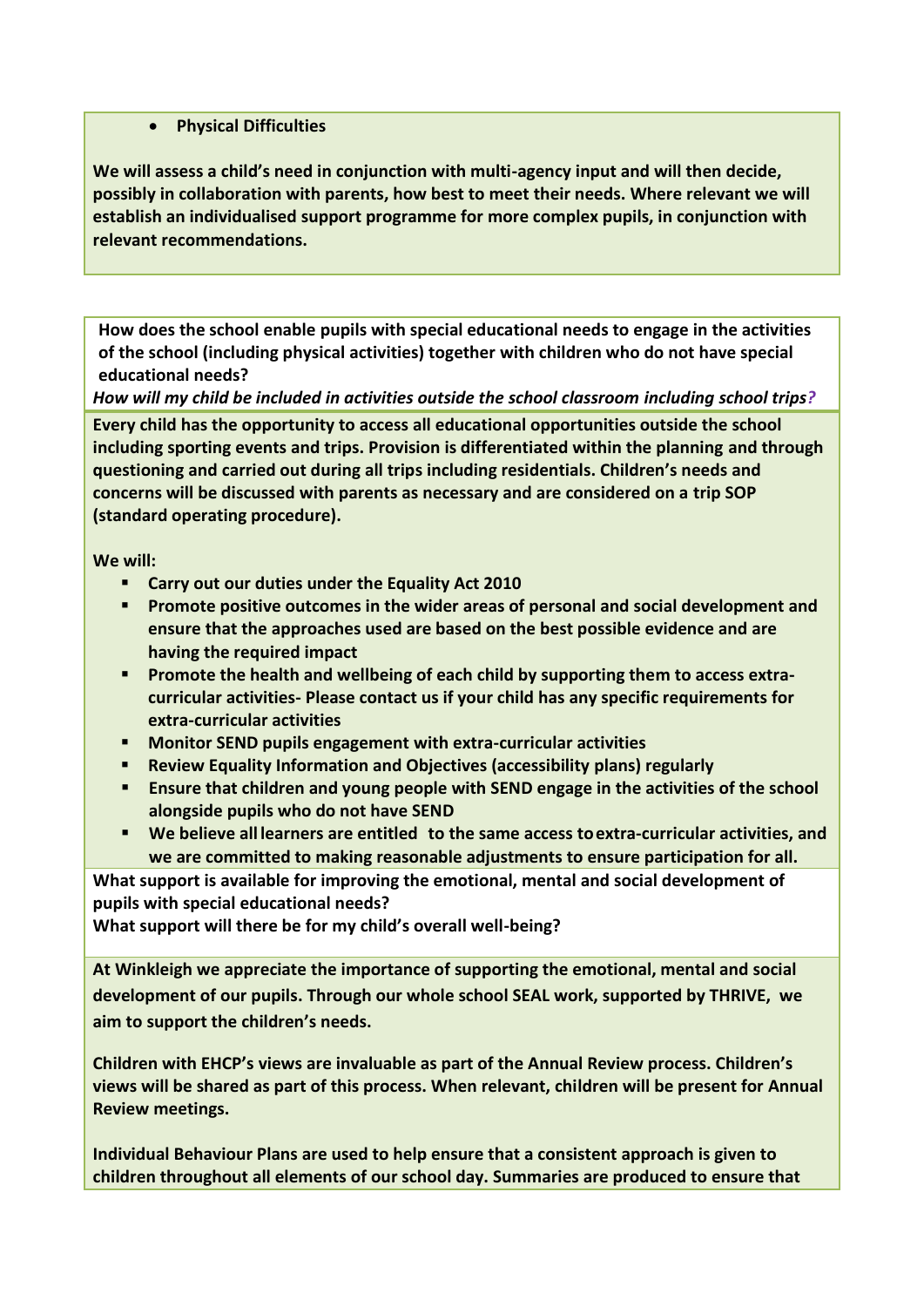**supply staff, TAs, other teachers around the school and all teachers are confident in their approach towards a child. We implement a range of support inside and outside of the classroom to support a child's social and emotional development.** 

**We believe it is essential to:**

- **Provide a safe environment for children and young people and recognise that the wellbeing of all children and young people includes physical, mental and emotional wellbeing as well as protection from abuse**
- **Be aware that children may experience a wide range of social and emotional difficulties which manifest in many ways and have clear processes to support these needs**
- **Be alert to other events such as bereavement and bullying which can lead to learning and/or mental health difficulties and have clear processes to support these needs**
- **Assess pupils displaying disruptive or withdrawn behaviours to determine any underlying learning, communication or mental health difficulties**
- **Ensure appropriate provision is in place, such as additional pastoral support for those pupils identified with social, emotional and mental health difficulties**

**Name and contact details of the SEND co-ordinator.**

**SENDCO: Damelza Rowcliffe**

**CONTACT: Winkleigh Community Primary School, Winkleigh, Devon, EX19 8JQ 01837 83354 [admin@winkleigh.devon.sch.uk](mailto:admin@winkleigh.devon.sch.uk)**

**Contact Mrs Rowcliffe who will respond within 5 working days.**

**What specialist services and expertise are available at or accessed by the school? What training have the staff supporting SEND had or what training are they having?**

**Our SEND team focus on specific areas of need. We audit and review staff training needs and provide relevant training to develop whole school staffs understanding of SEND and strategies to support inclusion and high quality teaching. Where necessary, we seek support of external services to ensure that all teachers and staff are equipped to deal with a diverse range of needs. If children arrive at school with specific needs we work closely with parents and outside agencies to ensure that our approaches are effective and meet the needs of the child. The school's SLT evaluates the progress and provision provided for all children, including those with SEND, on a termly basis. We review staff expertise through classroom observations and individual observations of small group work, and review pupil progress through book / work scrutiny and pupil observations.**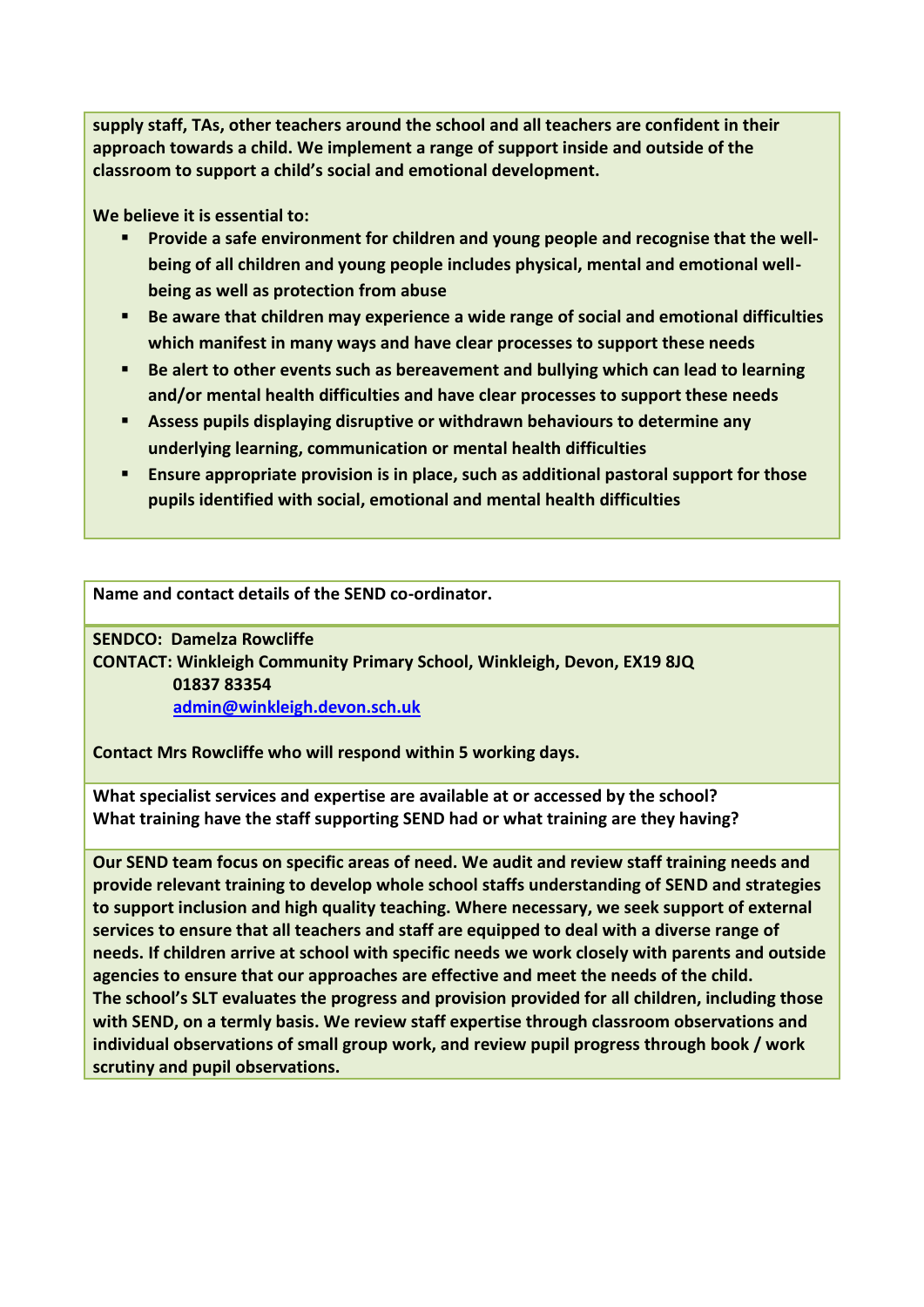**How accessible is the school both indoors and outdoors?**

**Winkleigh school site is nearly fully accessible to wheelchairs, both inside and out. We also look at our classroom environments carefully in order to ensure that children do not experience sensory overload and consider a child's learning environment to ensure that it meets their individual needs.** 

**We have accessible changing and toilet facilities in school. Within the classroom, when required, children have access to writing slopes, cushions designed to help ensure good seating position and coloured paper to help children with visual needs.** 

**The arrangements for consulting young people with special educational needs about, and involving them in, their education.**

**At Winkleigh, close links with parents are an essential part of all SEND work. We recognise that parents and carers know their child best and it is important that all professionals listen and understand when parents' express concerns about their child's development. We will listen to and do our very best to address any concerns raised by children and young people themselves.**

**Parents are consulted when their child is placed on the SEND register and discussions occur about how best to meet their child's individual needs.** 

**Opportunities are available throughout the year for parents to be involved in their child's education this includes; open afternoons, class assemblies, end of topic celebrations of work, routine parents' evenings, new parents' visits, transition meetings, workshops aimed at supporting their child through literacy and reading etc. Please note this is subject to current covid risk assessment.**

**Winkleigh School will always aim to make any necessary arrangements for providing children, their parents and carers, and young people with SEND with advice and information about matters relating to SEND.**

- **Make appropriate use of the resources in our delegated budgets to support children with additional needs**
- **Use our best endeavours to make sure that a child with SEND gets the support they need**
- **Carry out our duty to make reasonable adjustments under the Equality Act 2010**
- **Pay regard to the criteria and understand the processes for accessing the additional funding that the Local Authority holds in its High Needs block to provide additional support for pupils with an exceptional level of need in Early Years settings, Primary and Secondary Schools and Post 16 settings.**
- **Understand the processes that govern access to external support services and agencies and access the training and support that they can offer our staff**
- **Where appropriate, seek further advice from advisory services and outside agencies about removing barriers to learning linked to different areas of need**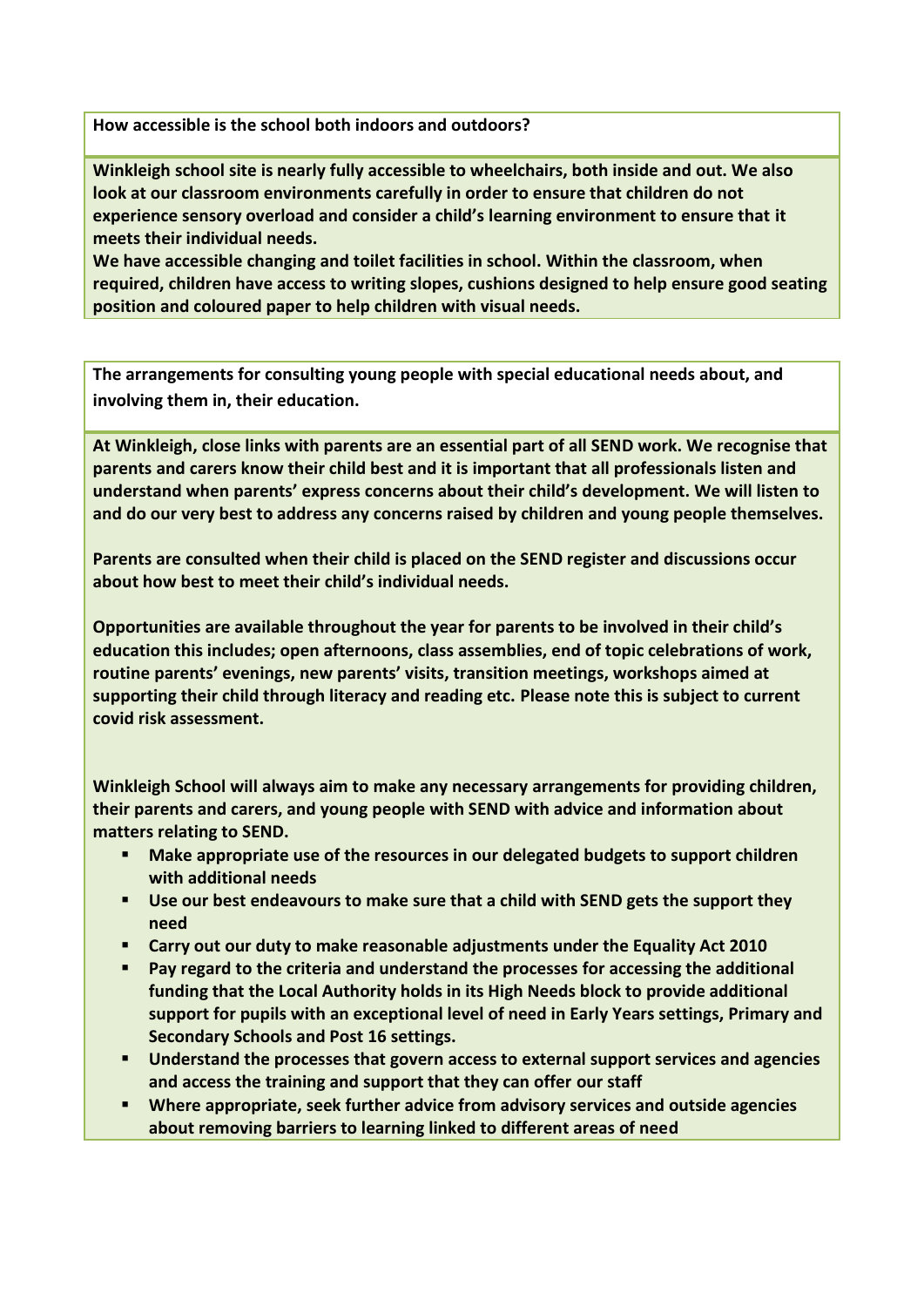**The arrangements for consulting young people with special educational needs about, and involving them in, their education.**

**Where relevant, children will be involved in discussion around their provision. We encourage the active participation of the pupil in all stages of the SEND process. The views of the child are also invaluable as part of the Devon Assessment Framework/Annual Review process. Their views will be shared as part of this process. When relevant, children will be present at Annual Review meetings and have an opportunity to input into TAFs.**

**Any arrangements made by the governing body or the proprietor relating to the treatment of complaints from parents of pupils with special educational needs concerning the provision made at the school.**

**If you have any concern about provision, in the first instance we encourage you to contact your child's class teacher. If have still have concerns then please contact either of the school SENDCos Cherry Roadnight (Foundation Stage), Damelza Rowcliffe (Whole School), Head of teaching and learning, Sheevaun Manning or the Exceutive Headteacher, Victoria Fenemore. In the unlikely event that your concern is not resolved then please contact our chair of Governors who will guide you through the school's complaints policy.**

**How the governing body involves other bodies, including health and social services bodies, local authority support services and voluntary organisations, in meeting the needs of pupils with special educational needs and in supporting the families of such pupils.**

- **Understand the processes that govern access to external support services and agencies and access the training and support that they can offer their staff**
- **Where appropriate, seek further advice from advisory services and outside agencies about removing barriers to learning linked to different areas of need**
- **Pay regard to the criteria and understand the processes for accessing additional funding and support through the SEND process, including those services provided by Health and Social Care**

**The contact details of support services for the parents of pupils with special educational needs, EHCPs.**

**Parents can access additional support through [http://www.devonias.org.uk/.](http://www.devonias.org.uk/) The contact number is 01392 383080. Details about the Devon local offer can be found directly through [www.devon.gov.uk/send.](http://www.devon.gov.uk/send)**